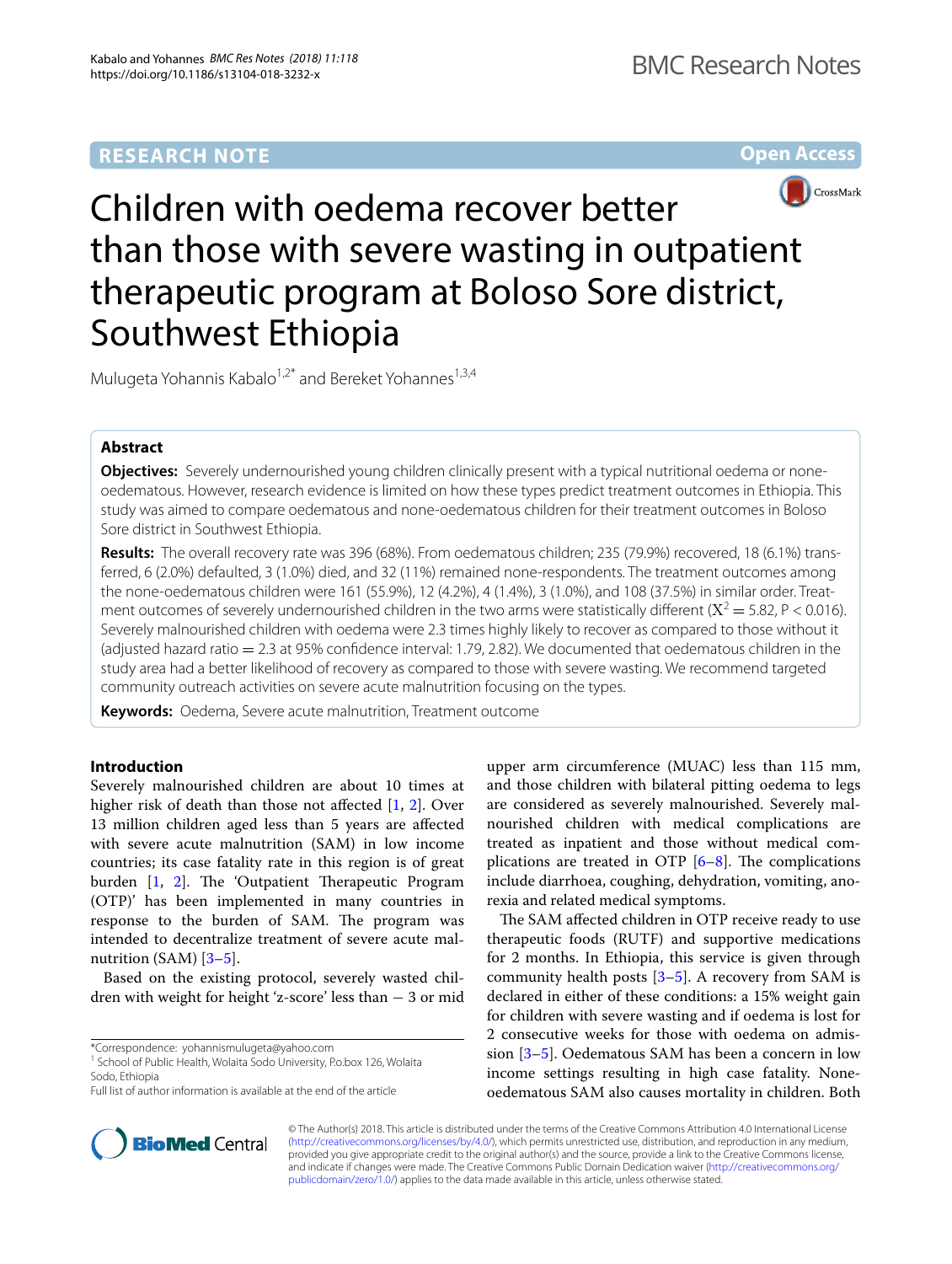forms are common among children less than 5 years of age in low income settings. Reviews indicate diferences in pathogenesis, and aetiology of oedematous and noneoedematous SAM. Besides, there is evidence that caregivers of oedematous children are more concerned for their child nutritional disorder than caregivers of noneoedematous children [\[5,](#page-4-3) [9](#page-4-6)[–12](#page-4-7)].

The existing SAM management protocol allows both forms of SAM (oedematous and none-oedematous) to be treated in OTP through RUTF [[13](#page-4-8), [14](#page-4-9)]. Some studies indicate the presence of association between treat-ment outcomes of SAM and the type of malnutrition [\[1](#page-4-0), [15–](#page-4-10)[17](#page-4-11)]. However, the available evidences on treatment outcomes of SAM by type of malnutrition are very limited. Therefore, we compared the treatment outcomes of SAM among oedematous and none-oedematous children treated in OTP at Boloso Sore district in South Ethiopia.

### **Main text**

# **Method**

This study was done at Boloso Sore district in Southwest Ethiopia. It is located in 300 km distance in south direction from Addis Ababa. It is a densely populated area experiencing repeated episodes of severe food scarcity  $[18]$  $[18]$ . The district has a town administration and 30 rural kebeles. The people get health service from a hospital, 6 health centres and 32 health posts in the area [\[19](#page-4-13)]. Thirty-two OTP sites give treatment to severe malnutrition children at outpatient in the study area. According to the local health department reports, 12,000 children under age 5 were treated at community outpatients at therapeutic centres in the area during 2014 and 2015.

We did a retrospective cohort study on children OTP records in the 2 years (2014–2015). All children admitted to OTP in Boloso sore district with SAM during the 2 years were the source population. Records were excluded when the child's age and sex, and admission criteria were not registered in OTP cards.

The sample size was calculated assuming an anticipated proportion of the outcome (a recovery rate of 37.1%), a 95% confdence level, an 80% power, a relative risk by the type of undernutrition  $RR = 0.415$ , a design effect of 2, and a  $10\%$  consideration for missing values  $[8, 20]$  $[8, 20]$  $[8, 20]$  $[8, 20]$  $[8, 20]$ . The computed sample size was 642 children records in OTP. We purposely selected 6 sites from 32 OTP centres based on higher case load. The required sample was then allocated for each site proportionally. Children OTP cards were randomly selected from each sites. The data were retrieved by trained enumerators using pretested tool. The study tool was developed from OTP card formats and was pre-tested in other OTP sites before use.

Data were entered, cleaned, coded and analyzed in SPSS version 20  $[21]$  $[21]$ . The treatment outcomes were calculated and compared with sphere standard yardsticks. The disparity in the treatment outcomes among oedematous and none-oedematous children were compared using Chi square  $(X^2)$ , and  $P < 0.05$  was used to state statistical significance. The effect size was estimated with adjusted hazard ratio (AHR) at 95% CI and the survival status was reported using Kaplan–Meier survival curve.

### **Operational terms**

#### *Oedematous and none‑oedematous children*

Children who were admitted to OTP with the diagnoses of nutritional oedema were considered as oedematous and those who were admitted to the program with severe wasting were categorized as none-oedematous.

# *Recovered*

If severely wasted children gained 15% of their weight after admission, and if those oedematous lost the swelling after 2 consecutive weeks of admission they were classifed as recovered.

### *Not recovered*

Children who were discharged from OTP with any outcome except recovery were termed as not recovered. A none-recovered child could be died, defaulted, noneresponder or medical transfer.

### *Defaulter*

A SAM case absent for 2 consecutive weeks after getting admitted to OTP and confrmed as alive by home visit were reported as defaulter.

### *None‑respondent or none‑responder*

A SAM case that did not reach the discharge criteria after 2 months stay in OTP was classifed as a none respondent or none-responder in this study.

#### **Result and discussion**

### *Socio‑demographic characteristics and nutritional status at admission*

A total of 582 (90.6%) OTP cards of children were analysed. Sixty (9.4%) cards were excluded due to missing main records. Of those included in the analysis, 288 (49.5%) were none-oedematous and 294 (50.5%) had oedema. Children aged  $\leq 24$  months were 207 (72%) in none-oedematous study arm and were 212 (72.1%) in the oedematous study arm (Additional fle [1\)](#page-3-0).

### *Recovery rate and other treatment outcomes at OTP*

The overall recovery rate of children admitted to OTP was 396 (68%). From oedematous arm 235 (79.9%) with 95% CI 75.5, 84.4 children recovered, 3 (1.0%) died, 6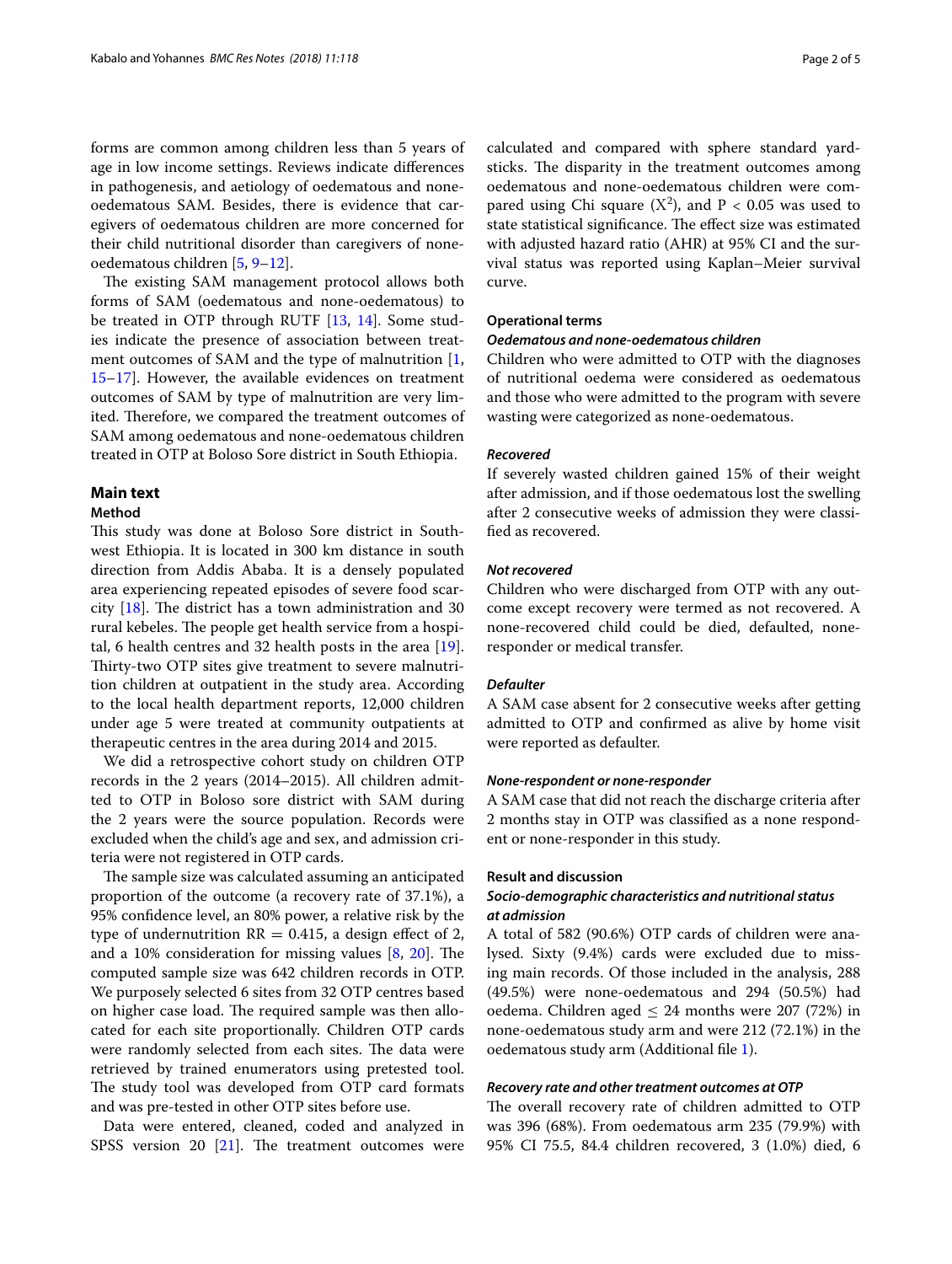(2.0%) defaulted, 18 (6.1%) were transferred elsewhere for medical reason, and 32 (10.9%) were none-respondents. Conversely, of those with oedema 161 (55.9%) with 95% CI 50.3, 61.8 recovered, 3 (1.0%) died, 4 (1.4%) defaulted, 12 (4.2%) medically transferred and 108 (37.5%) were none-respondents (Table [1](#page-2-0)). None-oedematous children gained mean (SD) weight of 3.9 (2.23) g/kg/days. Both weight gain and recovery rate of none-oedematous children in the study area were intolerable based on international sphere standard.

<span id="page-2-0"></span>**Table 1 Treatment outcomes of oedematous and noneoedematous children treated at OTP**

| <b>Performance indicators</b>               | <b>Outcome status and other indicators</b> |                               |  |  |
|---------------------------------------------|--------------------------------------------|-------------------------------|--|--|
|                                             | <b>Oedematous</b><br>children (%)          | Non-edematous<br>children (%) |  |  |
| Recovery rate                               | 235 (79.9)                                 | 161 (55.9)                    |  |  |
| Death rate                                  | 3(1.0)                                     | 3(1.0)                        |  |  |
| Default rate                                | 6(2.0)                                     | 4(1.4)                        |  |  |
| Medical transfer                            | 18 (6.1)                                   | 12(4.2)                       |  |  |
| None respondents                            | 32 (10.9)                                  | 108 (37.5)                    |  |  |
| Average length of stay in<br>weeks (95% CI) | 6.4(6.10, 6.70)                            | 8.1 (7.77, 8.51)              |  |  |

# *Variation in treatment outcomes by type of the SAM*

Statistically significant variation in treatment outcomes was observed between the study arms; the types of SAM at admission (none-oedematous and oedematous) ( $X^2 = 5.82$ ,  $P = 0.016$ ). Similar findings were reported from the south [\[22\]](#page-4-16) as well as Northern part of Ethiopia [[20](#page-4-14)]. A study in Southwest Ethiopia at Jima reported no association between the types and treatment outcomes of SAM in stabilization centre [[17\]](#page-4-11). The variations might be explained by the difference in the study settings and the type of facilities the care was given.

On overage (SD) oedematous children stayed on admission for 6.4 (3.2) weeks and it was 8.1 (3.7) weeks for children admitted due to severe wasting with the mean difference of 1.7 weeks (95% CI 1.66, 2.04). The difference in the length of stay among the study arms was statistically significant ( $P = 0.001$ ) (Fig. [1\)](#page-2-1). Moreover, the likelihood of recovery was 2.3 times highly for oedematous children than none-oedematous ones treated at OTP (AHR =  $2.25$  $2.25$  at 95% CI 1.79, 2.82) (Table 2). This fnding was in line with the some evidences arguing that none-oedematous children had slower response to the current SAM treatment as compared to the oedematous

<span id="page-2-1"></span>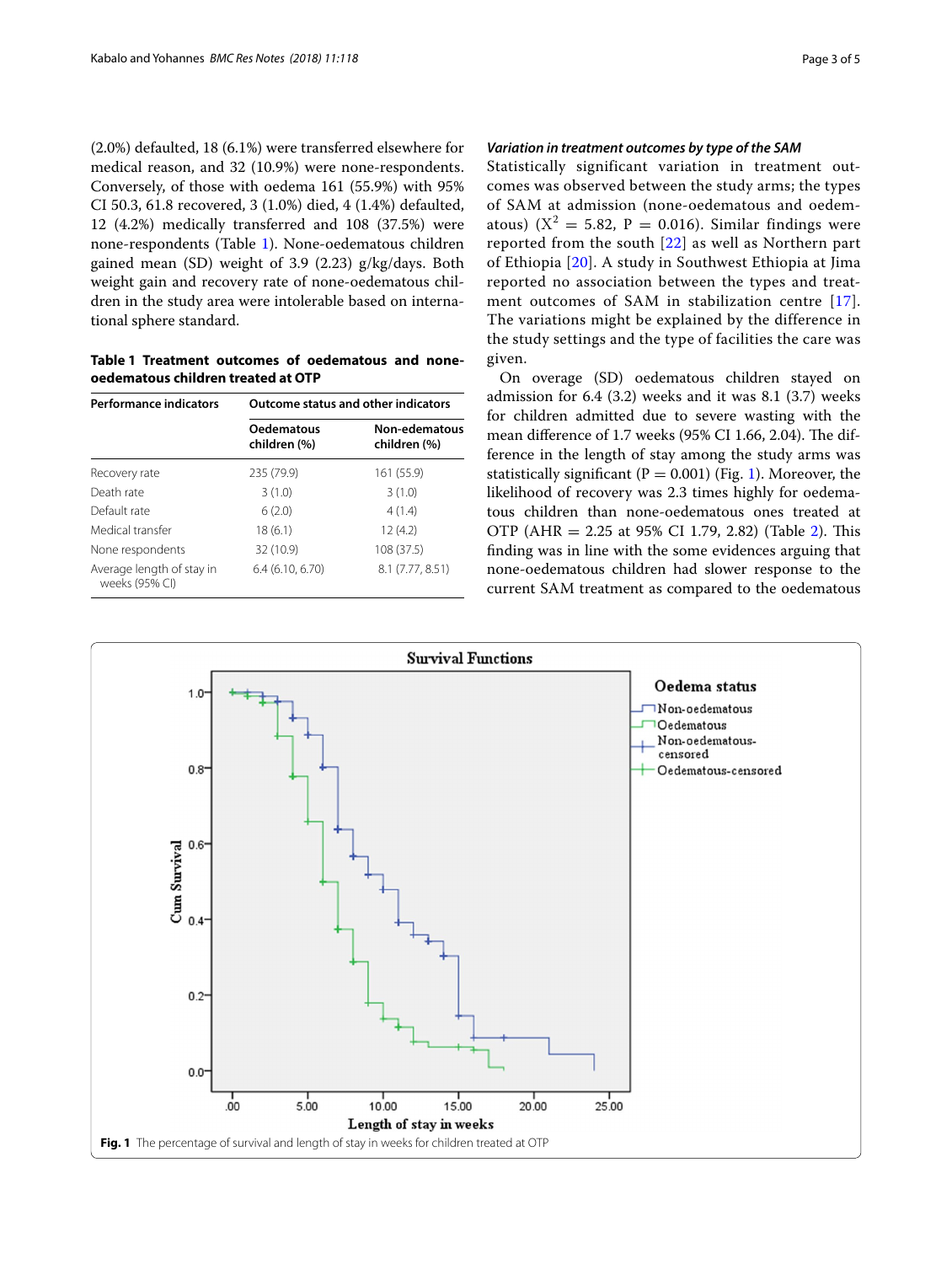| <b>Variables</b>     | <b>Categories</b> | Treatment outcomes |                   | P-value | AHR (95% CI)       |
|----------------------|-------------------|--------------------|-------------------|---------|--------------------|
|                      |                   | Recovered (%)      | Not recovered (%) |         |                    |
| Child age            | $<$ 24 months     | 181 (45.7)         | 108(58.1)         | 0.69    | 0.95(0.74, 1.22)   |
|                      | $> 24$ months     | 215 (54.3)         | 78 (41.9)         |         |                    |
| Child sex            | Female            | 219(55.3)          | 109 (58.6)        | 0.62    | 1.05 (0.86, 1.29)  |
|                      | Male              | 177(44.7)          | 77(41.4)          |         |                    |
| Oedema status        | Oedematous        | 235 (59.3)         | 59 (31.7)         | 0.000   | 2.25 (1.79, 2.82)* |
|                      | Non-oedematous    | 161 (40.7)         | 127 (68.3)        |         |                    |
| Breastfeeding status | Breastfeeding     | 124 (31.8)         | 68 (37.6)         | 0.72    | 1.04(0.81, 1.34)   |
|                      | Not breastfeeding | 266 (68.2)         | 113(62.4)         |         |                    |
| Deworming provision  | Provided          | 78 (19.7)          | 26(14.0)          | 0.25    | 0.74(0.44, 1.24)   |
|                      | Not provided      | 318 (80.3)         | 160 (86.0)        |         |                    |

<span id="page-3-1"></span>**Table 2 The level of signifcance and adjusted efect estimates of predictors on recovery rate**

\* Highly signifcant association

counters  $[23-25]$  $[23-25]$ . The likely reason for better recovery rate and shorter length of stay for children oedema might be due to relatively better care provided to them by caregivers and attendants.

Oedema have been recognized as major concern to caregivers since early years; thus caregivers have more concern to oedematous malnutrition than that of severe wasting  $[10]$ . In contrast, the OTP is currently facing challenges including the commonly practiced sharing of therapeutic foods with family members  $[8, 20]$  $[8, 20]$  $[8, 20]$  $[8, 20]$  $[8, 20]$ . The reasons for sharing were related to perceptions of caregiver's on SAM and household food insecurity  $[26]$  $[26]$ . Thus the curious caregivers to the oedematous SAM as they perceive it would difficult to treat  $[10]$  might have less likelihood of sharing therapeutic foods provided to their children. Therefore, we would argue that the possible reason for the better recovery of oedematous SAM could be better utilization of provided therapeutic foods.

# **Conclusions**

The type of SAM on admission affects the treatment outcomes of the children in outpatient therapeutic program in Boloso sore district. Oedematous children recovered better in time than those severely wasted. This could be related to better utilization of therapeutic foods by oedematous children due to caregivers' perception towards oedema on their children. We recommend continual awareness creation on the efects of both types of SAM as they are cause or underlying factors of child deaths in Ethiopia. Targeted community sensitization on the severity of none-oedematous SAM might enhance proper use of therapeutic foods. Furthermore, monitoring proper usage of RUTF should be strengthened and should also target caregivers of none-oedematous children.

# **Limitations**

Lack of evidence on utilization of provided RUTF on patient card and presence of missing information in OTP cards.

### **Additional fle**

<span id="page-3-0"></span>**[Additional fle 1.](https://doi.org/10.1186/s13104-018-3232-x)** Sociodemographic and related characteristics of children admitted to OTP.

#### **Abbreviations**

CIH: Centre for International Health; CMAM: Community based Management of Acute Malnutrition; NORHED: Norwegian Programme for Capacity Development in Higher Education and Research for Development; OTP: Outpatient Therapeutic Program; RUTF: ready to use therapeutic food; SAM: severe acute malnutrition; SC: Stabilization Centre; SENUPH: South Ethiopia Network of Universities in Public Health; UoB: University of Bergen; WSU: Wolaita Sodo University.

#### **Authors' contributions**

MYK had a principal role in design, analysis, interpretation of the fndings, and write-up. BY had valuable contributions in design, analysis, interpretation of the fndings, and write-up. Both authors read and approved the fnal manuscript.

#### **Author details**

<sup>1</sup> School of Public Health, Wolaita Sodo University, P.o.box 126, Wolaita Sodo, Ethiopia. <sup>2</sup> Damot Pulasa District, Wolaita Sodo, Ethiopia. 3 School of Public and Environmental Health, Hawasa University, Hawasa, Ethiopia. 4 Centre for International Health, The University of Bergen, Bergen, Norway.

#### **Acknowledgements**

Authors would like to acknowledge NORHED\_SENUPH project, Wolaita Sodo University, local authorities, data collectors and supervisors involved in this study. Moreover, authors would like to extend special thanks to Elisabeth Badie and Yohannes Kabalo for their insight all through the evolution of this research effort.

#### **Competing interests**

The authors declare that they have no competing interests.

#### **Availability of data and materials**

The datasets analyzed for this study were available from the corresponding author on reasonable request.